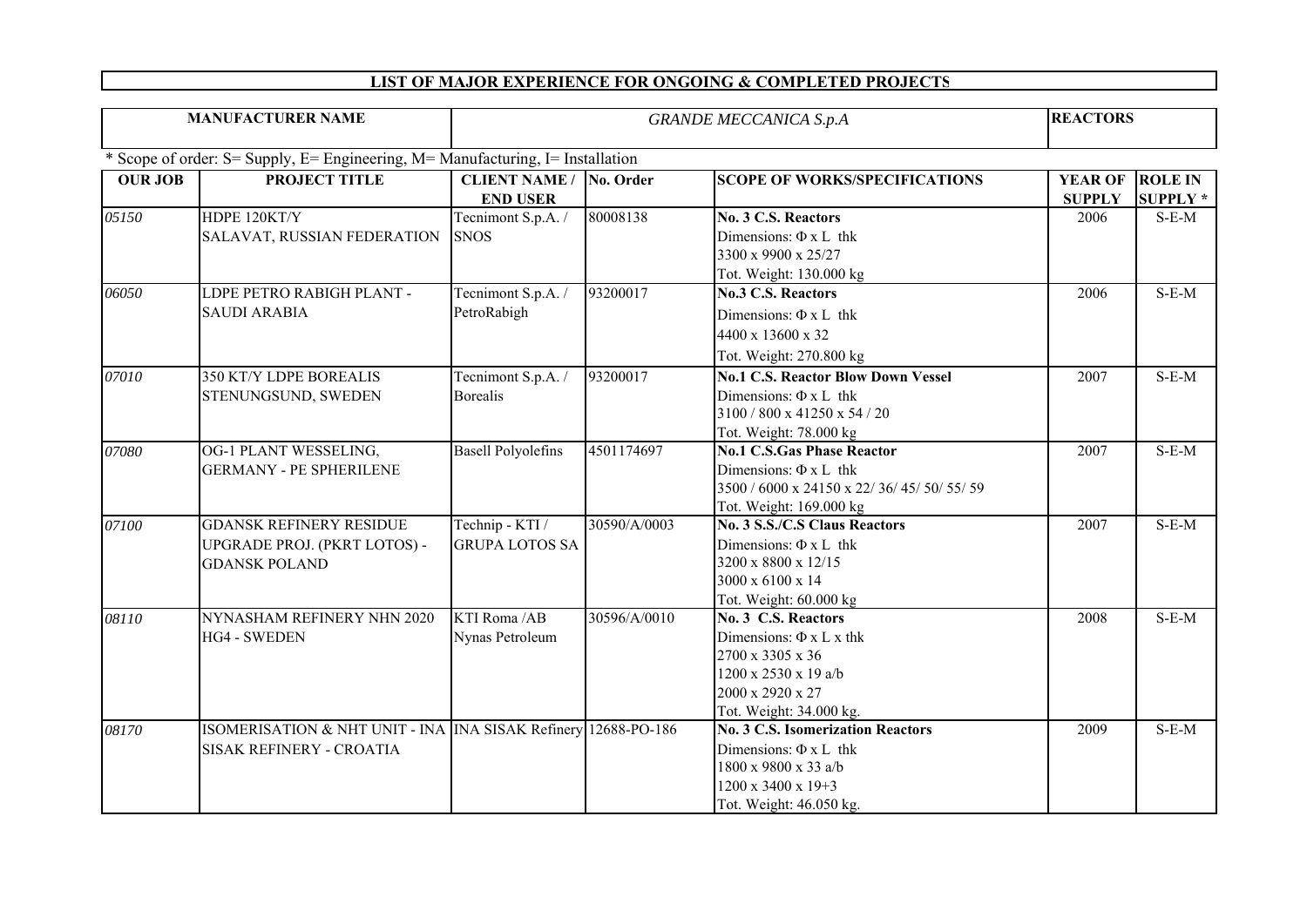## **LIST OF MAJOR EXPERIENCE FOR ONGOING & COMPLETED PROJECT S**

| <b>MANUFACTURER NAME</b>                                                       |                                                                                                              | <b>GRANDE MECCANICA S.p.A</b>                                       |               |                                                                                                                                                                             |                                 | <b>REACTORS</b>                  |  |  |  |
|--------------------------------------------------------------------------------|--------------------------------------------------------------------------------------------------------------|---------------------------------------------------------------------|---------------|-----------------------------------------------------------------------------------------------------------------------------------------------------------------------------|---------------------------------|----------------------------------|--|--|--|
| * Scope of order: S= Supply, E= Engineering, M= Manufacturing, I= Installation |                                                                                                              |                                                                     |               |                                                                                                                                                                             |                                 |                                  |  |  |  |
| <b>OUR JOB</b>                                                                 | PROJECT TITLE                                                                                                | <b>CLIENT NAME / No. Order</b><br><b>END USER</b>                   |               | <b>SCOPE OF WORKS/SPECIFICATIONS</b>                                                                                                                                        | <b>YEAR OF</b><br><b>SUPPLY</b> | <b>ROLE IN</b><br><b>SUPPLY*</b> |  |  |  |
| 09170                                                                          | 10.000 BSPD UOP PENEX-DIH UNIT - STP Roma / Midland 606<br><b>BAGHDAD IRAQ</b>                               | Refinery Co. Daura<br>Refinery                                      |               | <b>No. 8 C.S. Reactors</b><br>800 x 5100 x 16<br>1400 x 6700 x 17<br>2800 x 8400 x 31<br>2100 x 12100 x 36<br>Tot. Weight: 123.400 kg.                                      | 2009                            | $S-E-M$                          |  |  |  |
| 10010                                                                          | PROPANE DEHYDROGENATION<br>POLYPROPYLENE PROJECT -<br>TOBOLSK - TYUMEN OBLAST -<br><b>RUSSIAN FEDERATION</b> | Tecnimont S.p.A. /<br>Tobolsk Polymer<br>LLC (JSC SIBUR<br>Holding) | 7500013335    | <b>No. 2 C.S.Reactors Effluent Driers</b><br>Dimensions: $\Phi$ x L x thk<br>6400 x 8200 x 57/30<br>Tot weight: 280.710 kg                                                  | 2011                            | $S-E-M$                          |  |  |  |
| 10090                                                                          | NYNASHAMN REFINERY SR3 &<br>TG1 - NYNASHAMN REFINERY -<br><b>SWEDEN</b>                                      | Tecnimont KT / AB<br>Nynas Petroleum                                | 30647 / A0002 | 1st & 2nd C.S.Claus Reactors<br>Dimensions: $\Phi$ x L thk<br>2000 x 6100 x 16<br><b>No. 1 C.S. Hydrogenation Reactor</b><br>1800 x 3000 x 12<br>Tot. Weight: 17.400kg      | 2011                            | $S-E-M$                          |  |  |  |
| 12050                                                                          | ETILENO XXI PROJ. 300 Kt/y LDPE<br>PLANT - BRASKEM - INDESA SAPI -<br><b>COATZACOALCOS - MEXICO</b>          | Tecnimont S.p.A. /<br><b>BRASKEM INDESA</b><br><b>SAPI</b>          | 7500035571    | No. 1 CS. LP. Product Separator<br>Dimensions: $\Phi$ x L thk<br>3500 x 4600 x 21<br>Tot. Weight: 37.056kg                                                                  | $11$ -ago-13                    | $S-E-M$                          |  |  |  |
| 12080                                                                          | SABIC HDPE PILOT PLANT - AL<br><b>JUBAIL - KSA</b>                                                           | Tecnimont KT /<br><b>SABIC</b>                                      | 7500036442    | <b>No. 5 S.S. Reactors</b><br>Dimensions: $\Phi$ x L thk<br>550 x 800 x 10<br>700 x 2400 x 7<br>Tot. Weight: 5.800kg                                                        | 2013                            | $S-E-M$                          |  |  |  |
| 12100                                                                          | ETILENO XXI PROJECT BRASKEM<br><b>IDESA SAPIHDPE PLANT -</b><br>COATZACOALCOS - MEXICO                       | Tecnimont S.p.A. /<br><b>Braskem Indesa</b><br>S.A.P.I.             | /12           | BI-ETILENO-0184 N°1 C.S. Reactor Blow Down Vessel<br>Dimensions: $\Phi$ x L thk<br>3100 x 8000 x 62/70<br><b>Vent Pipe</b><br>800 x 30000 x 21/30<br>Tot. Weight: 99.600 kg | 2013                            | $S-E-M$                          |  |  |  |